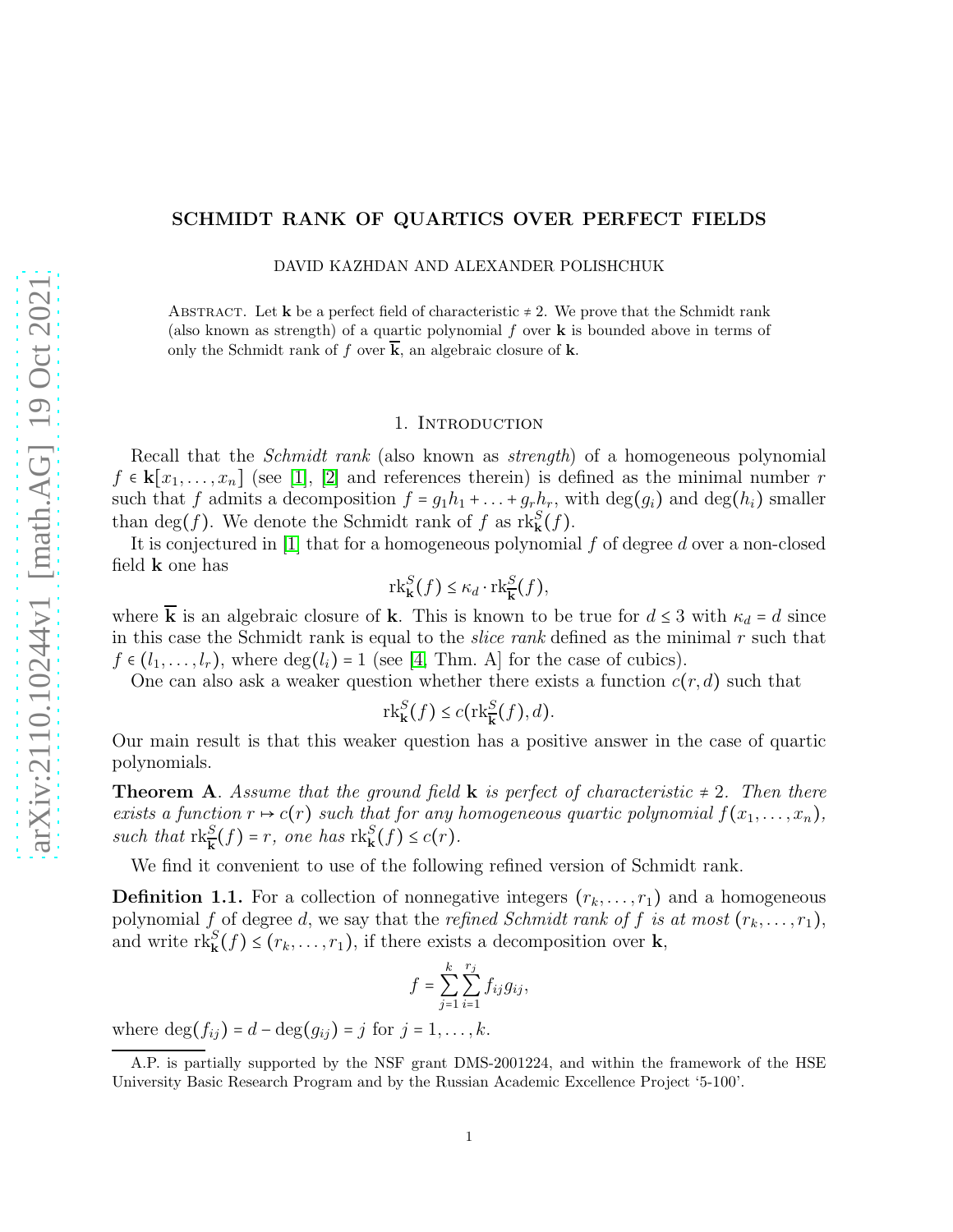Thus, for a quartic polynomial f, we have  $\text{rk}_{\mathbf{k}}^{S}(f) \leq (r_2, r_1)$  if there exist quadrics  $q_1, \ldots, q_{r_2}$  and linear forms  $l_1, \ldots, l_{r_1}$ , such that  $f \in (q_1, \ldots, q_{r_2}, l_1, \ldots, l_{r_1})$ . In our proof of Theorem A we show the existence of functions  $(c_2(r_2, r_1), c_1(r_2, r_1))$ , such that if  $\text{rk}_{\mathbf{k}}^S(f) \leq$  $(r_2, r_1)$  then  $\mathrm{rk}_{\mathbf{k}}^S(f) \leq (c_2(r_2, r_1), c_1(r_2, r_1)).$  Then one can set

$$
c(r) = \max_{r_1+r_2=r} (c_2(r_2,r_1) + c_1(r_2,r_1)).
$$

One can work through our proof of Theorem A and get explicit formulas for  $(c_2(r_2, r_1), c_1(r_2, r_1))$ . As an illustration of this, we give formulas for  $(c_2(1, r_1), c_1(1, r_1)).$ 

**Theorem B.** Let f be a homogeneous quartic polynomial defined over a perfect field  $\bf{k}$  with char(**k**)  $\neq$  2. Assume that  $\text{rk}_{\mathbf{k}}^{S}(f) \leq (1,r)$ . Then  $\text{rk}_{\mathbf{k}}^{S}(f) \leq (2, C(r))$ , where

$$
C(r) = 8r(41 + 20 \cdot (10r + 1)^{10r+1}).
$$

The main idea of the proof of Theorem A is to study decompositions of a quartic polynomial f of the form

$$
f = \sum_{i=1}^r q_i q'_i \mod (P),
$$

where  $q_i$ ,  $q'_i$  are of degree 2 and P is a subspace of linear forms. The main result about such decomposition is that if the rank of any linear combination of  $(q_{\bullet}, q'_{\bullet})$  is sufficiently large then the above decomposition is essentially unique (possibly after enlarging  $P$ ): the only way to get a new decomposition is by making an orthogonal change of basis in the linear space with the basis  $(q_{\bullet}, q'_{\bullet})$ . We then apply this result to the decompositions obtained from a given one over **k** by applying the Galois group action. If the rank of  $(q_{\bullet}, q'_{\bullet})$  is sufficiently large, then we obtain a 1-cocycle of the Galois group with values in the orthogonal group measuring how the decomposition transforms under the Galois action. We can assume that this 1-cocycle is trivial (after passing to an extension of  $k$  of small degree). We then use a certain linear algebra result from [\[3\]](#page-11-3) to prove the existence of a decomposition with (*q*•, *q*′) defined over **k**. Furthermore, we have a bound on the slice rank of  $f - \sum_{i=1}^{r} q_i q'_i$  over  $\overline{k}$ , and hence over k by [\[4,](#page-11-2) Thm. A]. This gives the required bound on the Schmidt rank of f over  $k$ .

#### 2. Preliminaries

2.1. Criterion for an ideal generated by quadrics and linear forms to be prime. In this subsection we fix a ground field  $\bf{k}$  (and omit it from the notation). By a quadric we mean an element of  $\mathbf{k}[V]_2$ , i.e., a quadratic form.

**Definition 2.1.** For a subspace of quadrics  $Q$ , and a collection of quadrics  $q_1, \ldots, q_r$ we define  $srk(q_1,\ldots,q_r,Q)$  as the minimum of  $srk(\sum_ic_iq_i+q)$ , where  $q \in Q$  and  $c_i$  are constants, such that either  $q \neq 0$  or  $(c_{\bullet}) \neq 0$ . In particular, srk $(Q)$  is the minimal slice rank of a nonzero element of Q.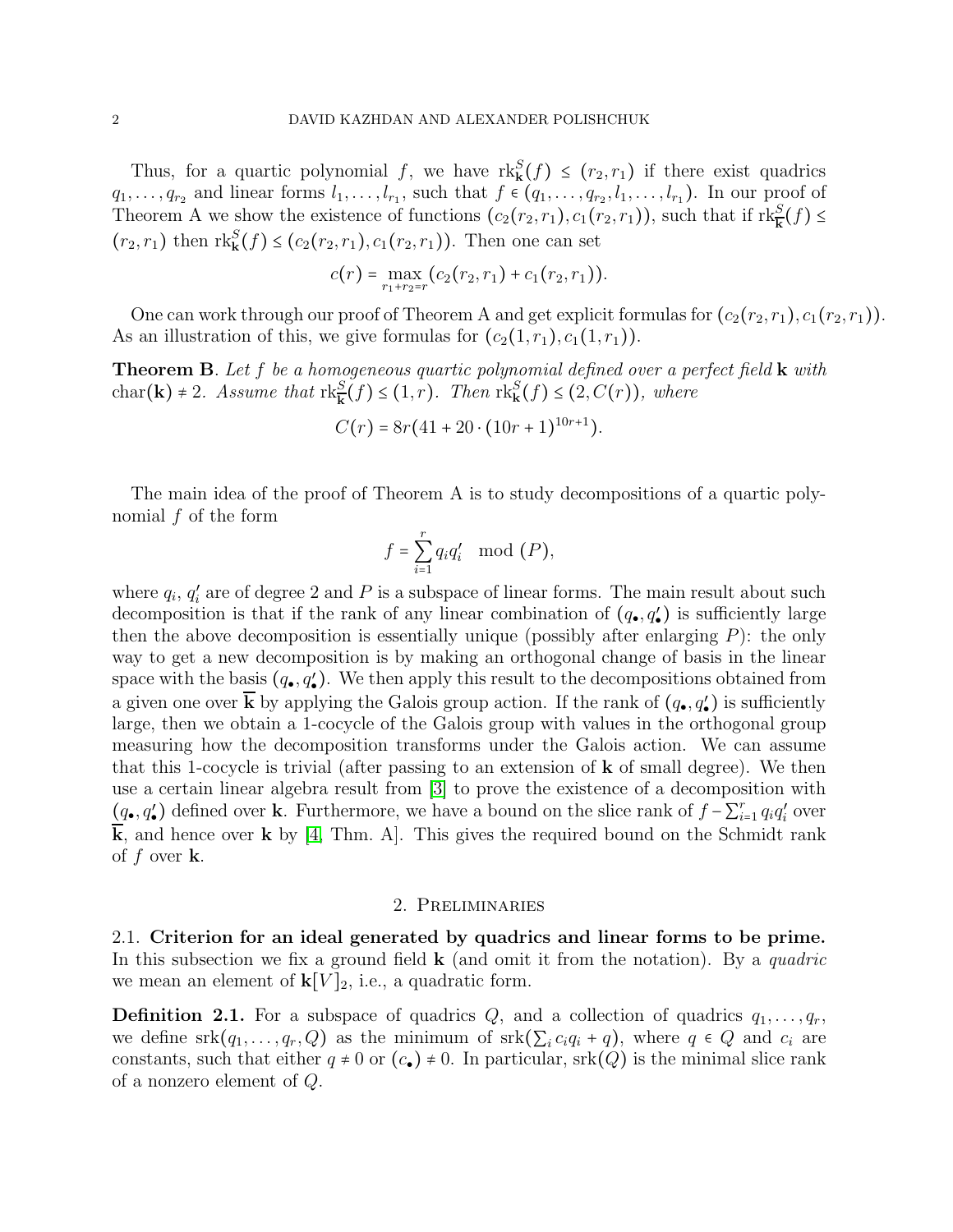We denote by  $rk(q)$  the usual rank of a quadric q. It is easy to see that the rank and the slice rank of a quadric  $q$  are related by

$$
2\operatorname{srk}(q) - 1 \le \operatorname{rk}(q) \le 2\operatorname{srk}(q).
$$

In other words, we have

$$
srk(q) = \lceil \frac{rk(q)}{2} \rceil.
$$

<span id="page-2-0"></span>**Lemma 2.2.** Let  $q_1, \ldots, q_r$  be quadratic forms such that

$$
R = \min_{(c_1, ..., c_r) \neq 0} \text{rk}(c_1 \nu_1 + ... c_r \nu_r) \geq 2r + 1.
$$

Then the subscheme  $q_1 = \ldots = q_r = 0$  is normal of codimension r.

*Proof.* Consider the Jacobian matrix  $J(q_1, \ldots, q_r)$ . The locus  $S(q_1, \ldots, q_r)$  where  $J(q_1, \ldots, q_r)$ has rank  $\langle r \rangle$  coincides with the union of kernels of  $\sum c_i \nu_i$  over  $(c_1, \ldots, c_r) \neq 0$ . Hence,

 $\text{codim}_V S(q_1, ..., q_r) \geq R - (r - 1) \geq r + 2.$ 

But this implies that  $(q_1 = ... = q_r = 0)$  is a complete intersection, nonsingular in codimension 1 hence normal sion 1, hence normal.

**Proposition 2.3.** (i) Let Q be a subspace of quadratic forms such that  $\text{srk}(Q) \geq \dim Q + 1$ . Then the ideal  $(Q)$  is prime.

(ii) Let L be a subspace of linear forms, Q a subspace of quadratic forms. Assume that  $sirk(Q) \geq dim Q + dim L + 1$ . Then the ideal  $(Q, L)$  is prime.

*Proof.* (i) For any  $q \in Q$  we have  $rk(q) \geq 2srk(q) - 1 \geq 2 \dim Q + 1$ . Hence, by Lemma [2.2,](#page-2-0) the ideal  $(Q)$  is prime.

(ii) Consider the quotient  $\overline{S} = S/(L)$  of the algebra of polynomials S by the ideal (L). For any  $q \in Q$  we have  $srk(\overline{q}) \geq sk(q) - \dim L$ , where  $\overline{q}$  is the image of q in  $\overline{S}$ . Hence, the image  $\overline{Q}$  of Q in  $\overline{S}$  satisfies the assumptions of (i), so the ideal  $(\overline{Q})$  in  $\overline{S}$  is prime. Therefore, its preimage in S, namely  $(Q, L)$ , is also prime. preimage in  $S$ , namely  $(Q, L)$ , is also prime.

2.2. Almost invariant quadratic forms. We will use the following result from [\[3\]](#page-11-3).

<span id="page-2-1"></span>**Theorem 2.4.** Let  $E/\mathbf{k}$  be a finite Galois extension with the Galois group G, and let  $V_0, V'_0$  be finite dimensional **k**-vector spaces. Let us set  $V = V_0 \otimes_k E$ ,  $V' = V'_0 \otimes_k E$ . Suppose  $T: V \to V'$  is an E-linear operator such that for any  $\sigma \in G$ , one has

$$
\mathrm{rk}_E(\sigma(T)-T)\leq r,
$$

for some  $r \geq 0$ . Then there exists a **k**-linear operator  $T_0 : V_0 \to V'_0$ , such that

$$
\mathrm{rk}_E(T-(T_0)_E) \le r(2+(r+1)^{r+1}),
$$

where  $(T_0)_E : V \to V'$  is obtained from  $T_0$  by the extension of scalars.

We need the following consequence of this theorem for quadratic forms.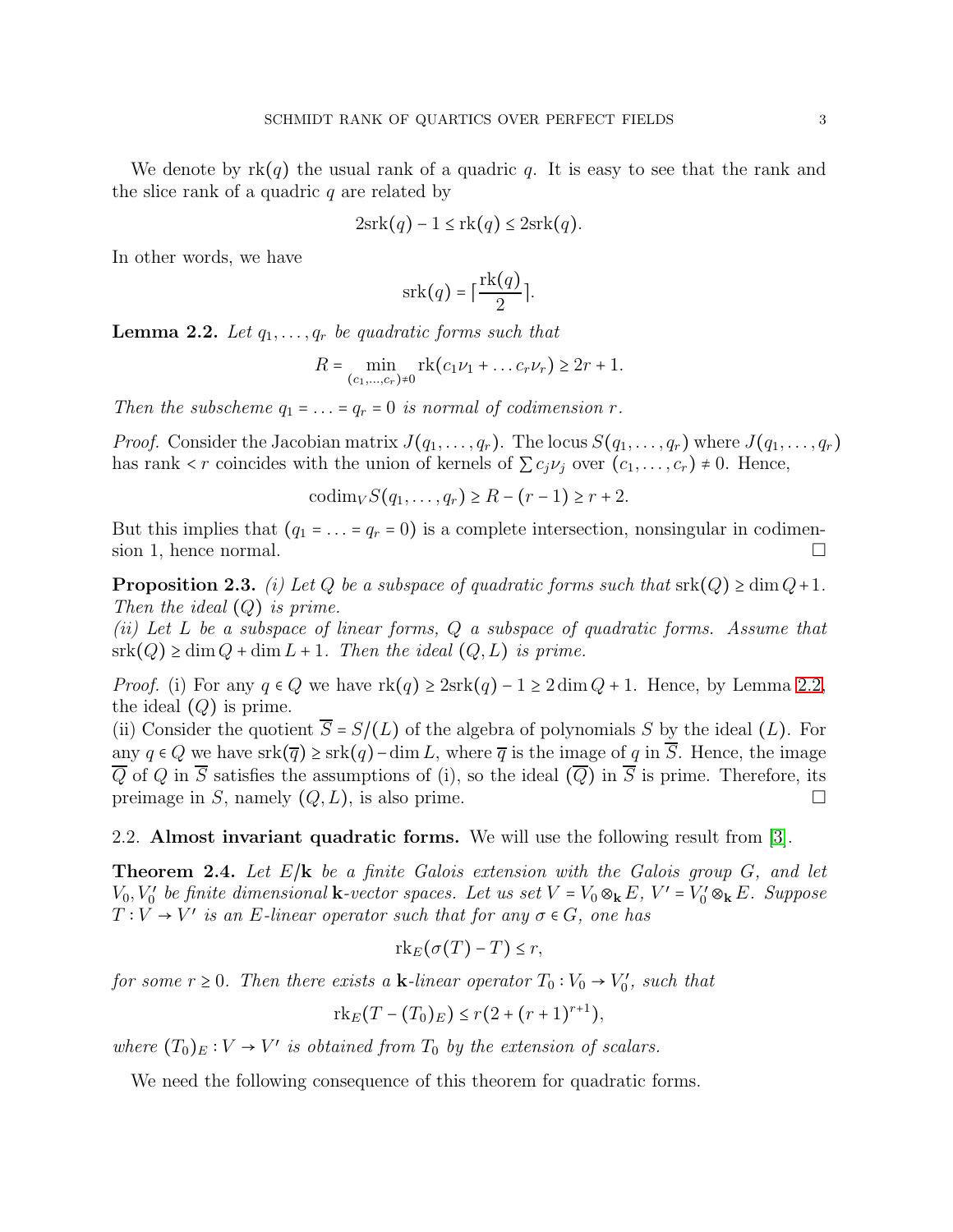<span id="page-3-0"></span>**Corollary 2.5.** Let  $E/\mathbf{k}$  be a finite Galois extension with the Galois group G, where char(2)  $\neq$  2, and let  $V_0$  be a finite dimensional **k**-vector space,  $V = V_0 \otimes_k E$ . Assume that q is a quadratic form on V such that for any  $\sigma \in G$ , one has  $\text{rk}_E(\sigma(q)-q) \leq r$  for some  $r \geq 0$ , where  $rk_E$  is the usual rank of the quadratic form. Then there exists a quadratic form  $q_0$ on  $V_0$  such that  $rk_E(q - q_0) \leq 2r(2 + (r + 1)^{r+1})$ .

*Proof.* Let  $T: V \to V^*$  be the symmetric linear map associated with q. Our assumption implies that  $\text{rk}_E(\sigma(T) - T) \leq r$  for any  $\sigma \in G$ . By Theorem [2.4,](#page-2-1) there exists an operator  $T_0: V_0 \to V_0^*$  such that  $\text{rk}_E(T-T_0) \le r(2+(r+1)^{r+1})$ . Let  $T_0^*: V_0 \to V_0^*$  be the dual operator. Then

$$
\mathrm{rk}_E(T - \frac{1}{2}(T_0 + T_0^*)) \le 2r(2 + (r+1)^{r+1}),
$$

so we can let  $q_0$  be the quadratic form corresponding to  $\frac{1}{2}(T_0 + T_0^*)$  $\Box$ 

#### 3. Schmidt rank for quartics

From now on we assume that the ground field **k** is perfect and has characteristic  $\neq 2$ .

3.1. Case  $r_2 = 1$ . We start with a proof of Theorem B dealing with the case  $r_2 = 1$ , since it is simpler but still shows the main idea.

<span id="page-3-1"></span>**Lemma 3.1.** Let  $\mathbf{k}'/\mathbf{k}$  be a quadratic extension, and let f be a homogeneous polynomial over **k** such that  $\text{rk}_{\mathbf{k}'}^S(f) \leq (r_2, r_1)$ . Then  $\text{rk}_{\mathbf{k}}^S(f) \leq (2r_2, 2r_1)$ .

*Proof.* By assumption  $f \in (Q, P)$ , where Q is a subspace of quadrics and P is a subspace of linear forms, both defined over **k**'. Hence,  $f \in (Q + \sigma(Q), P + \sigma(P))$ , where  $\sigma$  is the generator of the Galois group of  $\mathbf{k'}/\mathbf{k}$ . Since the subspaces Q and P are defined over  $\mathbf{k}$ , this implies the assertion.  $\Box$ 

*Proof of Theorem B.* We have to check that if  $E/\mathbf{k}$  is a finite Galois extension, and

$$
f \equiv qq' \mod (P),
$$

where  $q, q'$  are quadratic forms over E and P is an r-dimensional subspace of linear forms defined over E, then  $\text{rk}_{\mathbf{k}}^{S}(f) \leq (2, C(r)).$ 

If  $srk_E(q) \leq 9r$  or  $srk_E(q) \leq 9r$  then  $srk_E(f) \leq 10r$ , and so  $srk_k(f) \leq 40r \leq C(r)$ . Thus, we can assume that  $\operatorname{srk}_E(q) > 9r$  and  $\operatorname{srk}_E(q') > 9r$ . Let G be the Galois group of  $E/\mathbf{k}$ . For any  $\sigma \in G$  we have

$$
f \equiv \sigma(q)\sigma(q') \mod (\sigma(P)).
$$

By assumption, the slice rank of  $\overline{q} = q \mod (P + \sigma(P))$  is  $\geq 2$ , hence the quadric  $\overline{q}$  is irreducible. In other words, the ideal  $(q, P + \sigma(P))$  is prime. Since  $qq' \in (\sigma(q), P + \sigma(P)),$ we have either  $q \in (\sigma(q), P + \sigma(P))$  or  $q' \in (\sigma(q), P + \sigma(P))$ . Since the slice ranks of q and  $q'$  are  $> 2r$ , this means that either

$$
\sigma(q) \equiv c(\sigma) \cdot q \mod (P + \sigma(P)), \ \sigma(q') \equiv c(\sigma)^{-1} \cdot q' \mod (P + \sigma(P)), \text{ or}
$$

$$
\sigma(q) \equiv c(\sigma) \cdot q' \mod (P + \sigma(P)), \ \sigma(q') \equiv c(\sigma)^{-1} \cdot q \mod (P + \sigma(P)),
$$

for some  $c(\sigma) \in E^*$ .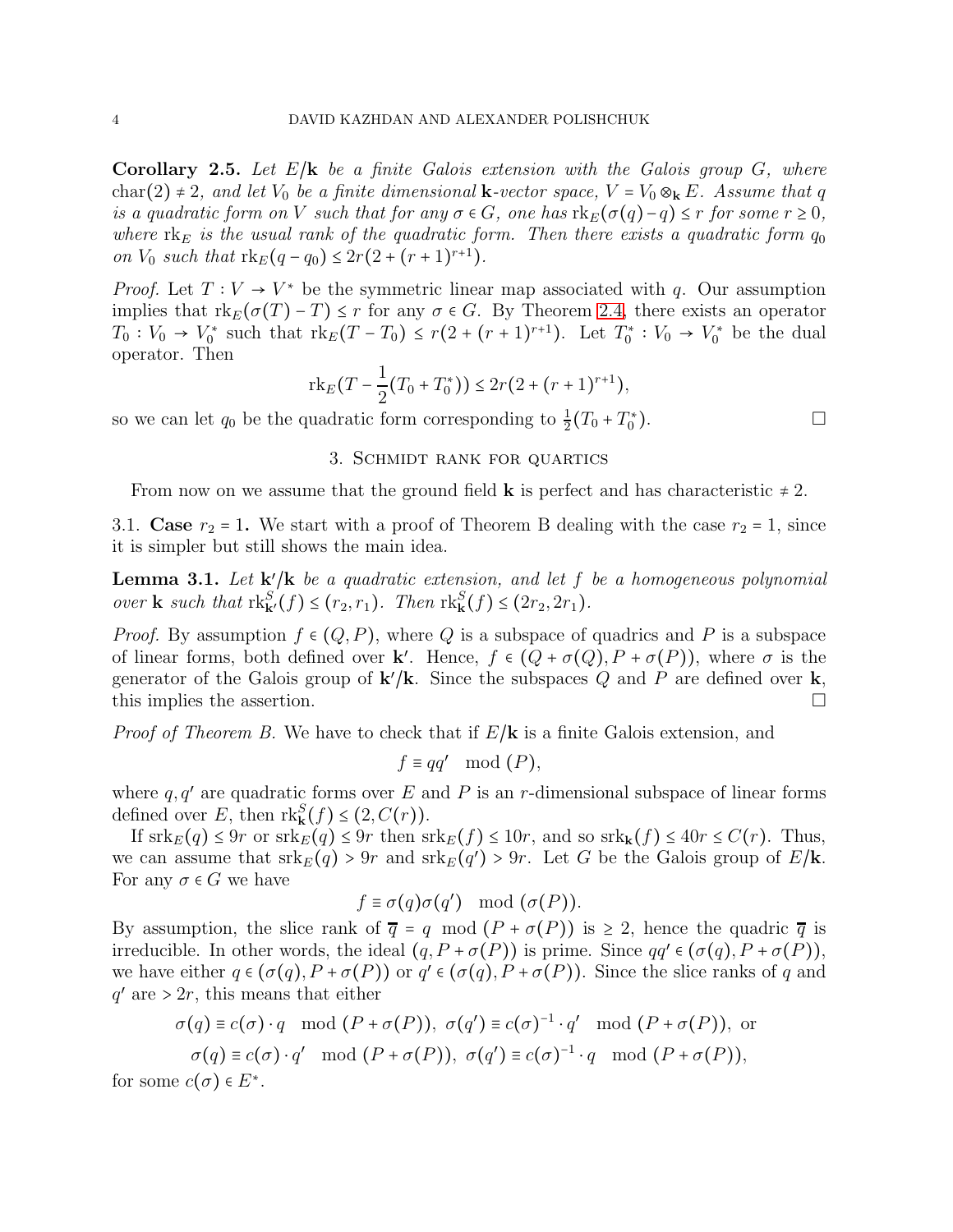Let  $H \subset G$  be the set of  $\sigma \in G$  for which the first possibility holds. Let us consider separately two cases.

**Case** srk $(q, q') > 3r$ . Assume first that  $\sigma_1, \sigma_2 \in H$ . Then we have

$$
\sigma_1 \sigma_2(q) \equiv \sigma_1(c(\sigma_2)) \cdot \sigma_1(q) \equiv c(\sigma_1) \sigma_1(c(\sigma_2)) \cdot q \mod (P + \sigma_1(P) + \sigma_1 \sigma_2(P)).
$$

If  $\sigma_1 \sigma_2 \notin H$ , we would get that a nontrivial linear combination of q and  $q'$  is in  $P + \sigma_1(P) +$  $\sigma_1\sigma_2(P)$ , contradicting the assumption srk $(q, q') > 3r$ . Hence,  $\sigma_1\sigma_2 \in H$ . Furthermore, since a nonzero multiple of q cannot be contained in  $P + \sigma_1(P) + \sigma_1\sigma_2(P)$ , we have

$$
c(\sigma_1)\sigma_1(c(\sigma_2)) = c(\sigma_1\sigma_2),
$$

i.e.,  $c(\sigma)$  is a 1-cocycle of H. A similar argument shows that if exactly one of  $\sigma_1, \sigma_2$  belongs to H then  $\sigma_1\sigma_2 \notin H$ , and if  $\sigma_1, \sigma_2 \notin H$  then  $\sigma_1\sigma_2 \in H$ , proving that H is a subgroup of index  $\leq$  2 in G.

**Case** srk $(q, q') \leq 3r$ . In this case we have  $q' \equiv cq \mod(P_0)$  for some subspace of linear forms  $P_0$  of dimension  $\leq 3r$  (defined over E) and some  $c \in E^*$ . This implies that for  $\sigma \notin H$ we have

$$
\sigma(q) \equiv c(\sigma) \cdot q' \equiv c(\sigma)c \cdot q \mod (P + \sigma(P) + P_0).
$$

Redefining  $c(\sigma)$  for  $\sigma \notin H$  we obtain that

<span id="page-4-0"></span>
$$
\sigma(q) \equiv c(\sigma) \cdot q \mod (P + \sigma(P) + P_0), \quad \sigma(q) \equiv c(\sigma) \cdot q \mod (P + \sigma(P) + P_0) \tag{3.1}
$$

for all  $\sigma \in G$ . Now for  $\sigma_1, \sigma_2 \in H$  we have

 $\sigma_1\sigma_2(q) \equiv \sigma_1(c(\sigma_2)) \cdot \sigma_1(q) \equiv c(\sigma_1)\sigma_1(c(\sigma_2)) \cdot q \mod (P + \sigma_1(P) + \sigma_1\sigma_2(P) + P_0 + \sigma_1(P_0)).$ On the other hand,

$$
\sigma_1 \sigma_2(q) \equiv c(\sigma_1 \sigma_2) \cdot q \mod (P + \sigma_1 \sigma_2(P) + P_0).
$$

Since  $srk(q) > 9$  this implies that  $c(\sigma)$  is a 1-cocycle of H.

In either case we obtain that for a subgroup  $H \subset G$  of index  $\leq 2$  and a subspace of linear forms  $P_0$  of dimension  $\leq 3r$ , the congruences [\(3.1\)](#page-4-0) hold for some 1-cocycle  $c : H \to E^*$ .

Let  $\mathbf{k}'/\mathbf{k}$  be the subextension of E corresponding to the subgroup  $H \subset G$ , so that the extension  $E/\mathbf{k}'$  is Galois with the Galois group H. By Hilbert's Theorem 90, the cocycle  $c(\sigma)$  of H is trivial, so rescaling q and q', we can assume that

$$
\sigma(q) \equiv q \mod (P + \sigma(P) + P_0), \quad \sigma(q') \equiv q' \mod (P + \sigma(P) + P_0)
$$

for all  $\sigma \in H$ . But this implies that  $\operatorname{srk}_E(\sigma(q) - q) \le 5r$  and  $\operatorname{srk}_E(\sigma(q') - q') \le 5r$ . Hence, we obtain

$$
\mathrm{rk}_E(\sigma(q) - q) \le 10r, \quad \mathrm{rk}_E(\sigma(q') - q') \le 10r
$$

for all  $\sigma \in H$ . By Corollary [2.5,](#page-3-0) there exist quadrics  $q_0$  and  $q'_0$  defined over **k**' such that

$$
\max(\mathrm{rk}_E(q-q_0),\mathrm{rk}_E(q'-q'_0)) \le 20r(2+(10r+1)^{10r+1}).
$$

Hence,

$$
\max(\operatorname{srk}_E(q - q_0), \operatorname{srk}_E(q' - q'_0)) \le 10r(2 + (10r + 1)^{10r+1}).
$$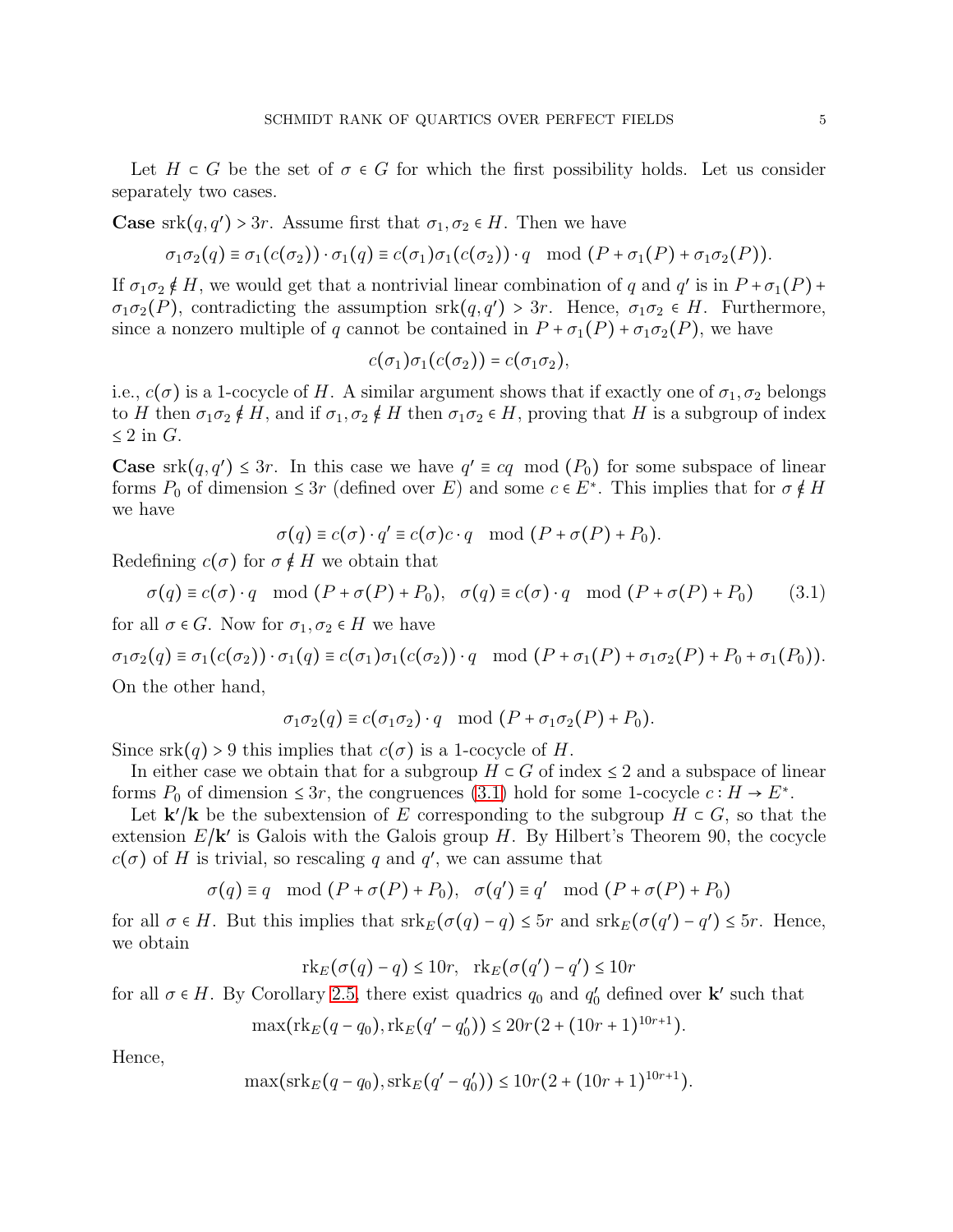It follows that

 $\operatorname{srk}_E(f-q_0q'_0) \leq \operatorname{srk}_E(f-qq') + \operatorname{srk}_E(qq'-q_0q'_0) \leq r+20r(2+(10r+1)^{10r+1}) = r(41+20\cdot(10r+1)^{10r+1}).$ By [\[4,](#page-11-2) Thm. A], this implies that

$$
\operatorname{srk}_{\mathbf{k}'}(f - q_0 q_0') \le 4r(41 + 20 \cdot (10r + 1)^{10r+1}),
$$

hence,  $\text{rk}_{\mathbf{k}'}^S(f) \leq (1, 4r(41+20\cdot(10r+1)^{10r+1}))$ . Since the extension  $\mathbf{k}'/\mathbf{k}$  is either trivial or quadratic, applying Lemma [3.1](#page-3-1) we get the result.

## <span id="page-5-1"></span>3.2. Quadratic decompositions of quartics.

<span id="page-5-0"></span>**Lemma 3.2.** Let  $Q$  be a subspace of quadrics,

$$
q_1,\ldots,q_r,q_1',\ldots,q_r',p_1,\ldots,p_s,p_1',\ldots,p_s'
$$

quadratic forms, where  $r > s$ , such that

$$
\sum_{i=1}^r q_i q_i' \equiv \sum_{i=1}^s p_i p_i' \mod (Q).
$$

Then for some constants  $a_1, \ldots, a_r, a'_1, \ldots, a'_r$  such that  $\sum_i a_i a'_i = 0$ , we have

$$
srk(\sum_{i}(a_iq_i + a'_iq'_i), Q) \le c(r, s, \dim Q) := 2^s(r + \dim Q) + 2^{s-1}(s-2).
$$

*Proof.* We use the induction on s. In the case  $s = 0$  we have to prove that

$$
\operatorname{srk}(\sum_{i} (a_i q_i + a'_i q'_i), Q) \le c(r, 0, \dim Q) = r + \dim Q - 1
$$

for some isotropic  $(a_{\bullet}, a'_{\bullet})$ . Indeed, assume this is not true. Then srk $(q_1, \ldots, q_{r-1}, Q) \ge$  $r + \dim Q$ , so the ideal  $(q_1, \ldots, q_{r-1}, Q)$  is prime. But we have

$$
q_r q'_r \in (q_1,\ldots,q_{r-1},Q).
$$

Hence, swapping  $q_r$  with  $q'_r$  if necessary, we deduce that  $q_r \in (q_1, \ldots, q_{r-1}, Q)$  which is impossible since  $srk(q_{\bullet}, Q) \geq r + \dim Q \geq r > 0$ .

Assume the assertion holds for  $s-1$ . We have

$$
\sum_{i=1}^{r} q_i q'_i \equiv \sum_{i=2}^{s} p_i p'_i \mod (p_1, Q).
$$

Hence, by the induction assumption,

$$
srk(\sum_{i}(a_iq_i + a'_iq'_i), p_1, Q) \le c(r, s - 1, \dim Q + 1)
$$

for some isotropic  $(a_{\bullet}, a'_{\bullet})$ . Changing the basis in  $(q_{\bullet})$ , we can assume that either srk $(q_1, Q) \le$  $c(r, s-1, \dim Q + 1)$ , or there exists a subspace L of linear forms of dimension  $\leq c(r, s-1)$  $1, \dim Q+1$ ) such that  $p_1 \in (q_1, Q, L)$ . In the former case we are done since  $c(r, s, \dim Q) \ge$  $c(r, s-1, \dim Q + 1)$ . In the latter case, we have

$$
\sum_{i=2}^{r} q_i q'_i \equiv \sum_{i=2}^{s} p_i p'_i \mod (q_1, Q, L).
$$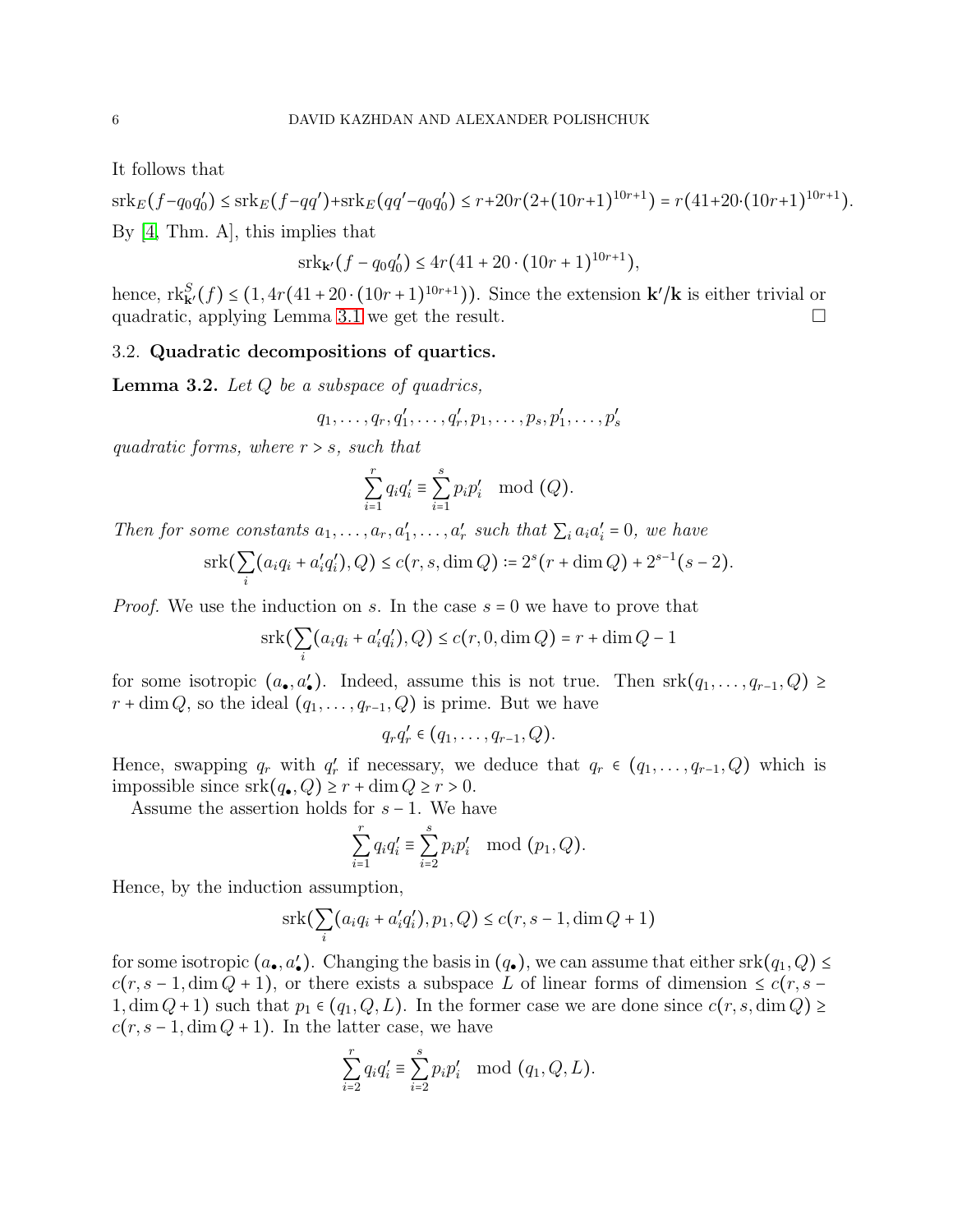Applying the induction assumption we obtain that there exists an isotropic vector  $(a_{>1}, a'_{>1})$ such that

$$
srkL(\sum_{i=2}^{r}(a_iq_i+q'_iq'_i), q_1, Q) \le c(r-1, s-1, \dim Q + 1),
$$

hence

$$
srk(\sum_{i=2}^{r} (a_iq_i + q'_iq'_i), q_1, Q) \le c(r - 1, s - 1, \dim Q + 1) + \dim L \le
$$
  

$$
c(r - 1, s - 1, \dim Q + 1) + c(r, s - 1, \dim Q + 1) = c(r, s, \dim Q).
$$

Since any linear combination of  $\sum_{i=2}^{r} (a_i q_i + q'_i q'_i)$  with  $q_1$  will correspond to an isotropic vector, the assertion follows.  $\Box$ 

<span id="page-6-1"></span>**Proposition 3.3.** Let  $Q$  be a subspace of quadrics,

$$
q_1, \ldots, q_r, q'_1, \ldots, q'_r, p_1, \ldots, p_r, p'_1, \ldots, p'_r
$$

quadratic forms, such that

<span id="page-6-0"></span>
$$
\sum_{i=1}^{r} q_i q_i' \equiv \sum_{i=1}^{r} p_i p_i' \mod (Q).
$$
 (3.2)

Assume that for any constants  $a_1, \ldots, a_r, a'_1, \ldots, a'_r$  such that  $\sum_i a_i a'_i = 0$ , we have

$$
srk(\sum_{i}(a_iq_i + a'_iq'_i), Q) \ge C(r, \dim Q) := 2^r(r + \dim Q) + 2^{r-1}(r-2) + 1.
$$

Then there exists a subspace of linear forms L of dimension at most

$$
D(r, \dim Q) \coloneqq (2^r - 1)(r + \dim Q - 1) + r \cdot 2^{r-1}
$$

and a linear transformation  $A: \mathbf{k}^{2r} \to \mathbf{k}^{2r}$  preserving the quadratic form  $\sum_{i=1}^{r} x_i y_i$ , such that for the linear operator  $\phi$  from  $\mathbf{k}^{2r}$  to the space of quadrics sending the standard basis  $(e_{\bullet}, f_{\bullet})$  to  $(q_{\bullet}, q'_{\bullet})$ , we have

$$
p_i \equiv \phi(Ae_i), \quad p'_i \equiv \phi(Af_i) \mod (Q, L).
$$

*Proof.* We use induction on r. In the case  $r = 0$  we can take  $L = 0$ ,  $D(0, \dim Q) = 0$ .

Assume the assertion holds for  $r - 1$ . We have

$$
\sum_{i=1}^{r} q_i q'_i \equiv \sum_{i=2}^{r} p_i p'_i \mod (p_1, Q).
$$

Hence, by Lemma [3.2,](#page-5-0) changing  $(q_{\bullet}, q'_{\bullet})$  by an orthogonal transformation, we can achieve that

$$
srk(q_1, p_1, Q) \le c(r, r-1, \dim Q + 1).
$$

Since  $srk(q_1, Q) \geq C(r, \dim Q) \geq c(r, r-1, \dim Q+1) + 1$ , this implies that there exists a subspace of linear forms L of dimension  $\leq c(r, r-1, \dim Q + 1)$ , such that

$$
p_1 \in (q_1, Q, L).
$$

Note that if  $p_1 \in (Q, L)$  then we get

$$
\sum_{i=1}^r q_i q_i' \equiv \sum_{i=2}^r p_i p_i' \mod (Q, L).
$$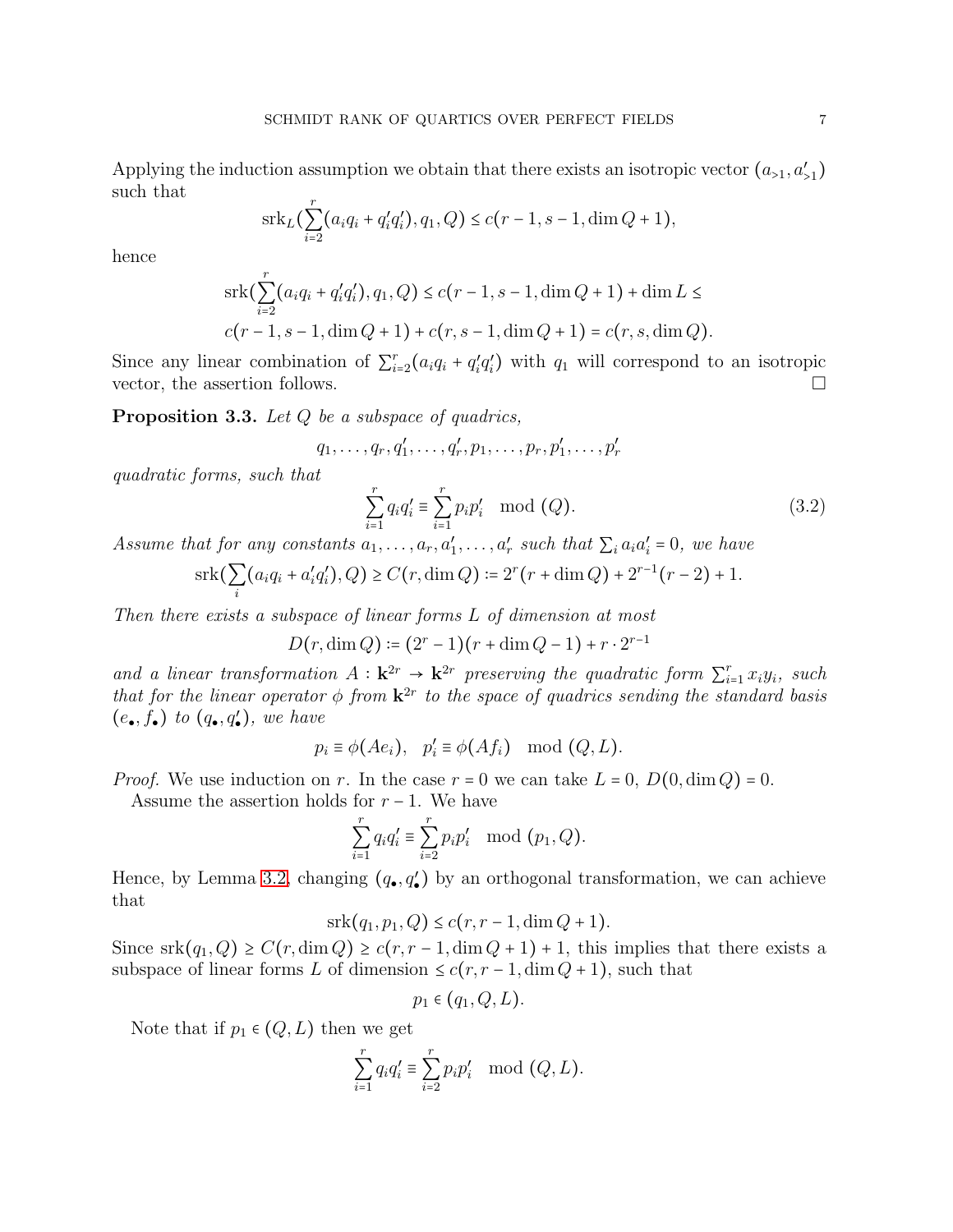Hence, by Lemma [3.2,](#page-5-0) we would get

$$
\operatorname{srk}(\sum_{i} (a_i q_i + a'_i q'_i), Q) \le \operatorname{srk}_L(\sum_{i} (a_i q_i + a'_i q'_i), Q) + \dim L \le
$$
  

$$
c(r, r - 1, \dim Q) + c(r, r - 1, \dim Q + 1) \le C(r, \dim Q) - 1,
$$

which is a contradiction. Hence, rescaling  $q_1$  and  $q'_1$ , we can assume that

$$
p_1 \equiv q_1 \mod (Q, L).
$$

Also, from  $p_1 \in (q_1, Q, L)$  we deduce that

$$
\sum_{i=2}^{r} q_i q_i' \equiv \sum_{i=2}^{r} p_i p_i' \mod (q_1, Q, L).
$$

Since for any isotropic vector  $(a_{>1}, a'_{>1})$  one has

$$
srk_L(\sum_{i=2}^r (a_iq_i + a'_iq'_i), q_1, Q) \geq srk(\sum_{i=2}^r (a_iq_i + a'_iq'_i), q_1, Q) - \dim L \geq C(r, \dim Q) - \dim L \geq
$$
  

$$
C(r, \dim Q) - c(r, r - 1, \dim Q + 1) \geq C(r - 1, \dim Q + 1),
$$

we can apply the induction hypothesis and deduce that for some subspace of linear forms  $L'$  ⊃ L of dimension

 $D(r-1, \dim Q + 1) + \dim L \le D(r-1, \dim Q + 1) + c(r, r-1, \dim Q + 1) = D(r, \dim Q),$ after changing the basis  $(q_2, \ldots, q_r, q'_2, \ldots, q'_r)$  by an orthogonal transformation, we have

$$
p_i \equiv q_i, \quad p'_i \equiv q'_i \mod (q_1, Q, L'),
$$

for  $i \geq 2$ . This means that we have

$$
p_i \equiv q_i + c_i q_1, \ \ p'_i \equiv q'_i + c'_i q_1 \mod (Q, L'),
$$

for  $i \geq 2$ . Substituting this into [\(3.2\)](#page-6-0) and recalling that  $p_1 \equiv q_1 \mod (Q, L)$ , we get

$$
q_1 q_1' \equiv q_1 \cdot [p_1' + \sum_{i=2}^r (c_i q_i' + c_i' q_i) + (\sum_{i=2}^r c_i c_i') q_1] \mod (Q, L').
$$

Since

$$
srk(Q) \ge C(r, \dim Q) \ge \dim Q + D(r, \dim Q) + 1 \ge \dim Q + \dim L' + 1,
$$

the ideal  $(Q, L')$  is prime, so we get

$$
p'_1 \equiv q'_1 - \sum_{i=2}^r (c_i q'_i + c'_i q_i) - \left(\sum_{i=2}^r c_i c'_i\right) q_1 \mod (Q, L').
$$

It remains to observe that the linear transformation

$$
Ae_1 = e_1, \quad Af_1 = f_1 - \sum_{i=2}^r (c_i f_i + c'_i e_i) - (\sum_{i=2}^r c_i c'_i) e_1,
$$
  

$$
Ae_i = e_i + c_i e_1, \quad Af_i = f_i + c'_i e_1, \text{ for } i \ge 2,
$$

preserves the quadratic form  $\sum x_i y_i$ .

We are mainly interested in the case  $Q = 0$  in the above proposition (the case of general Q was introduced in order for the inductive argument to work).

.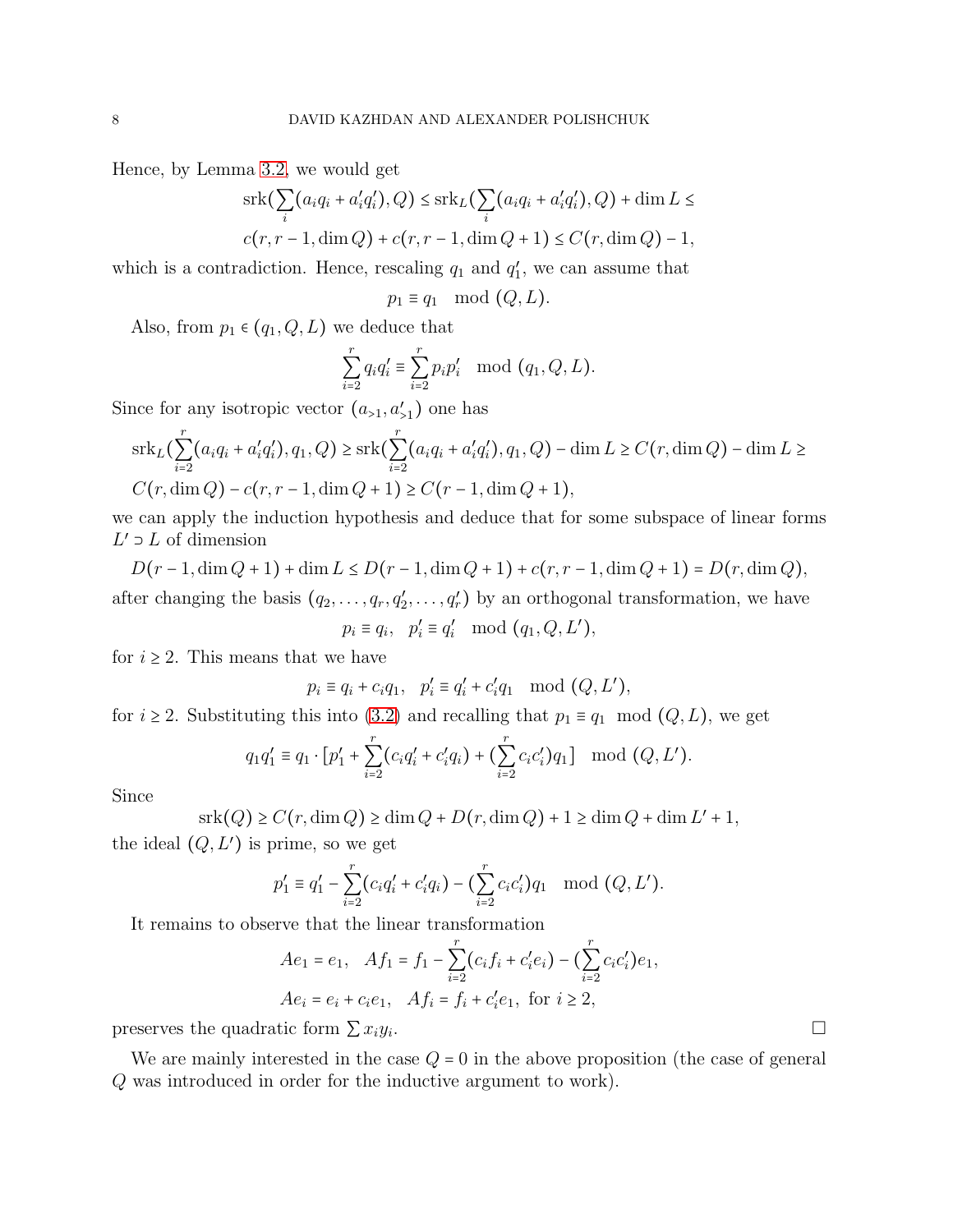<span id="page-8-0"></span>Corollary 3.4. (i) Assume that

$$
\sum_{i=1}^{r} q_i q'_i = \sum_{i=1}^{r} p_i p'_i,
$$

where  $q_i$ ,  $q'_i$ ,  $p_i$ ,  $p'_i$  are quadrics and

$$
srk(\sum_{i}(a_iq_i + a'_iq'_i)) \ge C(r, 0) = (r - 1) \cdot 2^r + r \cdot 2^{r-1} + 1
$$

for any isotropic  $(a_{\bullet}, a'_{\bullet})$ . Then there exists a subspace of linear forms L of dimension at most

$$
D(r,0) = (r-1) \cdot (2^r - 1) + r \cdot 2^{r-1} \le C(r,0)
$$

and a linear transformation  $A : \mathbf{k}^{2r} \to \mathbf{k}^{2r}$  preserving the quadratic form  $\sum_{i=1}^{r} x_i y_i$ , such that for the linear operator  $\phi$  from  $\mathbf{k}^{2r}$  to the space of quadrics sending the standard basis  $(e_{\bullet}, f_{\bullet})$  to  $(q_{\bullet}, q'_{\bullet})$ , we have

$$
p_i \equiv \phi(Ae_i), \quad p'_i \equiv \phi(Af_i) \mod (L).
$$

(ii) Assume that

$$
q_0^2 + \sum_{i=1}^r q_i q_i' = p_0^2 + \sum_{i=1}^r p_i p_i',
$$

where  $q_i, q'_i, p_i, p'_i$  are quadrics and for any constants  $a_0, \ldots, a_r, a'_1, \ldots, a'_r$  such that  $a_0^2$  +  $4\sum_{i} a_i a'_i = 0$ , one has  $srk(a_0q_0 + \sum_{i=1}^r (a_iq_i + a'_iq'_i) \ge c(r, r-1, 0) + C(r, 0) + 1$ . Then there exists a subspace of linear forms L of dimension at most  $D(r, 0)+c(r+1, r, 0)$ , such that after making a linear change in  $(q_0, \ldots, q_r, q'_1, \ldots, q'_r)$  preserving the quadratic form  $a_0^2 + 4 \sum_{i=1}^r a_i a'_i$ , one has

$$
q_0 \equiv p_0, \quad q_i \equiv p_i, \quad q'_i \equiv p'_i \mod (L).
$$

*Proof.* (i) This is the case  $Q = 0$  of Proposition [3.3.](#page-6-1) (ii) We have

$$
(q_0 - p_0)(q_0 + p_0) + \sum_{i=1}^r q_i q_i' \equiv \sum_{i=1}^r p_i p_i'.
$$

Hence, by Lemma [3.2,](#page-5-0) there exists a nonzero vector  $(a_0, \ldots, a_r, a'_1, \ldots, a'_r, b)$  such that

$$
(a_0 - b)(a_0 + b) + \sum_{i=1}^r a_i a'_i = 0
$$

and

$$
srk((a_0-b)(q_0+p_0)+(a_0+b)(q_0-p_0)+\sum_{i=1}^r(a_iq_i+a'_iq'_i))\leq c(r+1,r,0).
$$

We can rewrite these conditions as

$$
a_0^2 + \sum_{i=1}^r a_i a_i' = b^2
$$

and  $srk(a_0q_0 + \frac{1}{2}\sum_{i=1}^r (a_iq_i + a'_iq'_i) - bp_0, Q) \leq c(r+1, r, 0)$ . Note that by the assumption, we necessarily have  $b \neq 0$ . Thus, after making an orthogonal transformation of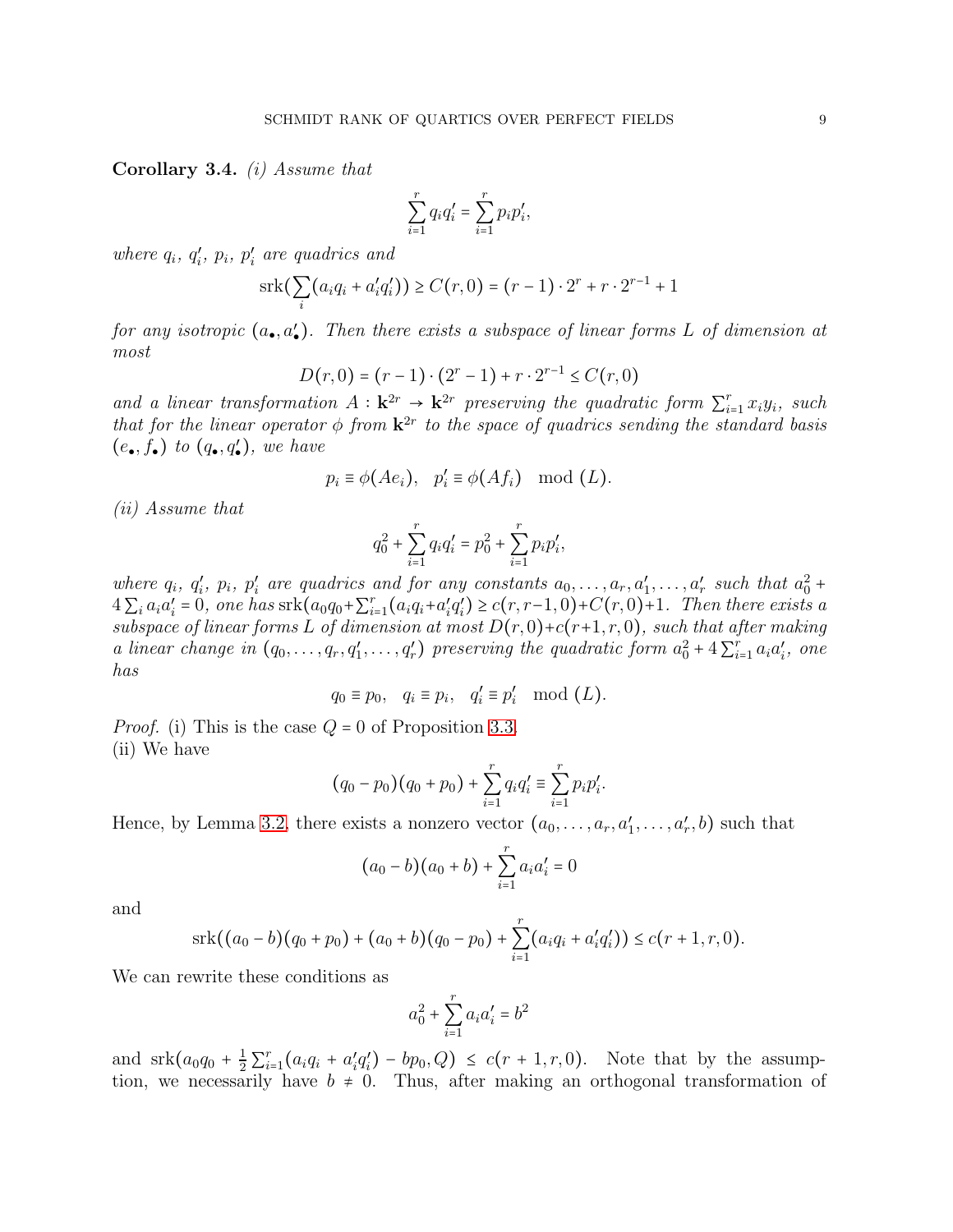$(q_0,\ldots,q_r,q'_1,\ldots,q'_r)$ , we can assume that  $srk(q_0-p_0) \leq c(r+1,r,0)$ . Thus, we have  $q_0 \equiv p_0$  $mod (L_0),$ 

$$
\sum_{i=1}^{r} q_i q'_i \equiv \sum_{i=1}^{r} p_i p'_i \mod (L_0),
$$

for some subspace of linear forms  $L_0$  of dimension  $\leq c(r+1,r,0)$ .

Now applying part (i), we find a subspace of linear forms  $L \supset L_0$  of dimension  $\leq D(r, 0)$ +  $c(r+1,r,0)$ , such that after an orthogonal change of  $(q_1,\ldots,q_r,q'_1,\ldots,q'_r)$ , we have

$$
p_i \equiv q_i \mod (L), \quad p'_i \equiv q'_i \mod (L).
$$

3.3. **Proof of Theorem A.** We will prove the existence of functions  $c_1(r_2, r_1)$  and  $c_2(r_2, r_1)$ such that if a quartic f satisfies  $\text{rk}_{\mathbf{k}}^{S}(f) \leq (r_2, r_1)$  then  $\text{rk}_{\mathbf{k}}^{S}(f) \leq (c_2(r_2, r_1), c_1(r_2, r_1))$ .

We use the induction on  $r_2$ . In the case  $r_2 = 0$  we just have the slice rank, so by [\[4,](#page-11-2) Thm. A], we can set

$$
c_1(0,r_1)=4r_1, c_2(0,r_1)=0.
$$

Now assume that the functions  $c_1(r_1, r_2)$  and  $c_2(r_1, r_2)$  are already constructed for  $r_2 < r$ . Let f be a quartic over **k**, and  $E/\mathbf{k}$  is a finite Galois extension such that  $\text{rk}_E^S(f) \leq (r, p)$ , i.e., over E we have a decomposition

<span id="page-9-0"></span>
$$
f \equiv \sum_{i=1}^{r} q_i q'_i \mod (P),\tag{3.3}
$$

 $\Box$ 

where  $(q_i, q'_i)$  are quadrics, and P is a subspace of linear forms of dimension p.

Below we will use constants  $C(r, 0), D(r, 0)$  and  $c(r, s, 0)$  introduced in Sec. [3.2.](#page-5-1)

**Case 1.** Assume first that  $srk(q_{\bullet}, q'_{\bullet}) > 6p + 3C(r, 0)$ .

Note that for any element  $\sigma$  of the Galois group Gal( $E/\mathbf{k}$ ) we have

$$
\sum_{i=1}^r q_i q_i' \equiv \sum_{i=1}^r \sigma(q_i) \sigma(q_i') \mod (P + \sigma(P)).
$$

Since  $\operatorname{srk}_{P+\sigma(P)}(\Sigma_i(a_iq_i+a'_iq'_i)) > 4p + 3C(r,0) \geq C(r,0)$  for any nonzero  $(a_{\bullet}, a'_{\bullet})$ , by Corollary [3.4\(](#page-8-0)i), there exists a subspace of linear forms  $L_{\sigma} \supset P + \sigma(P)$  of dimension  $\leq N = 2p + C(r, 0)$  and an orthogonal transformation  $A_{\sigma}$  of the 2r dimensional space with the basis  $(q_{\bullet}, q'_{\bullet})$  such that

$$
\sigma(q_i) \equiv A_{\sigma}(q_i), \quad \sigma(q_i') \equiv A_{\sigma}(q_i') \mod (L_{\sigma})
$$

(note that here  $A_{\sigma}(q_i)$  and  $A_{\sigma}(q'_i)$  are linear combinations of  $(q_{\bullet}, q'_{\bullet})$ ).

We claim that  $\sigma \mapsto A_{\sigma}$  defines a cocycle with values in the orthogonal group. Indeed, we have

$$
\sigma_1(A_{\sigma_2})A_{\sigma_1}(q_i) \equiv \sigma_1(A_{\sigma_2})(\sigma_1(q_i)) \equiv \sigma_1 \sigma_2(q_i) \mod (\sigma_1(L_{\sigma_2}) + L_{\sigma_1}),
$$

hence,

$$
q_i \equiv A_{\sigma_1 \sigma_2}^{-1} \sigma_1(A_{\sigma_2}) A_{\sigma_1}(q_i) \mod (\sigma_1(L_{\sigma_2}) + L_{\sigma_1} + L_{\sigma_1 \sigma_2}).
$$

Similarly,

$$
q_i' \equiv A_{\sigma_1 \sigma_2}^{-1} \sigma_1(A_{\sigma_2}) A_{\sigma_1}(q_i') \mod (\sigma_1(L_{\sigma_2}) + L_{\sigma_1} + L_{\sigma_1 \sigma_2}).
$$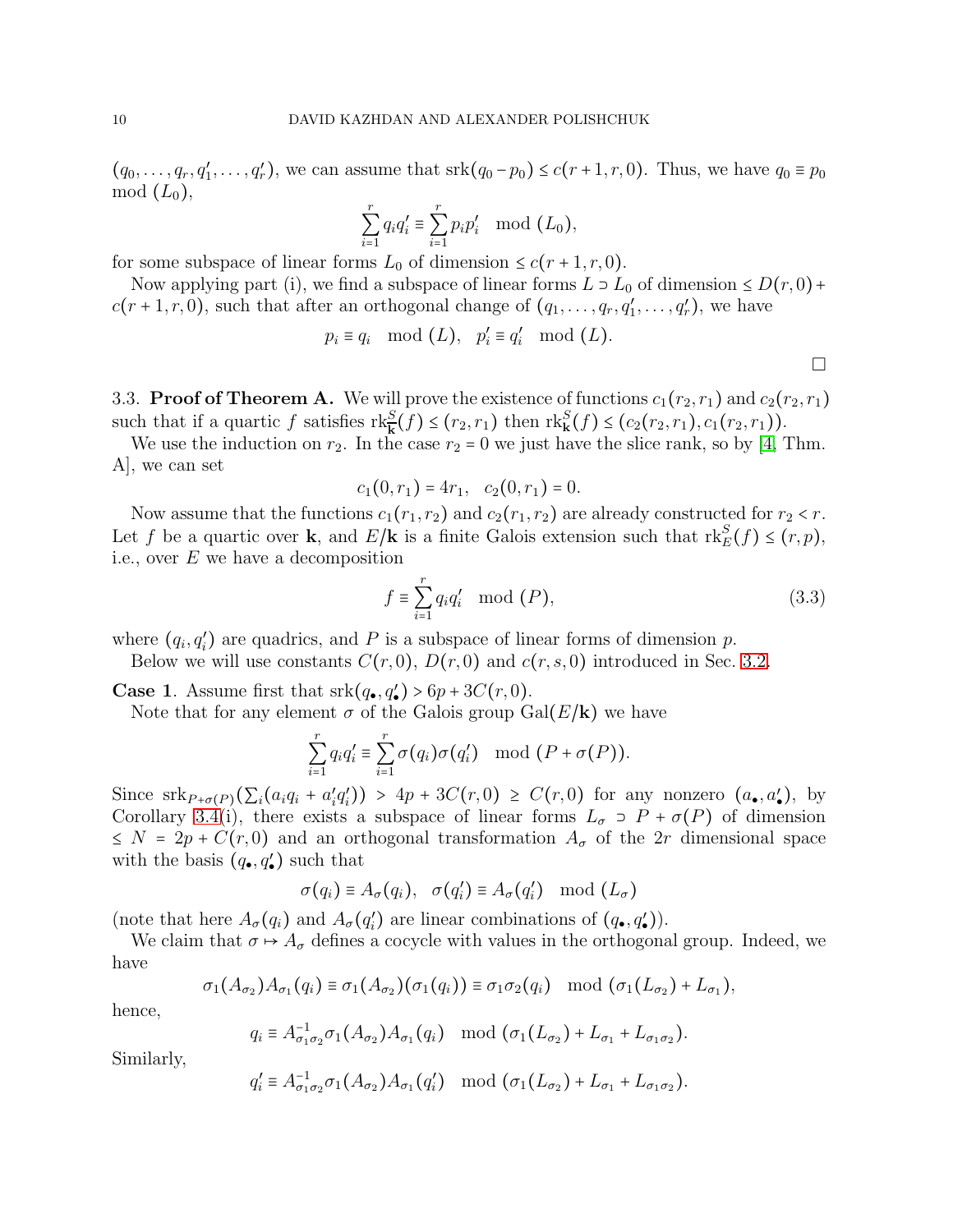Since  $\operatorname{srk}(q_{\bullet}, q'_{\bullet}) > 3N \ge \dim(\sigma_1(L_{\sigma_2}) + L_{\sigma_1} + L_{\sigma_1 \sigma_2})$ , this implies that  $A_{\sigma_1 \sigma_2} = \sigma_1(A_{\sigma_2})A_{\sigma_1}$ .

Recall that  $H<sup>1</sup>$  of the Galois group with values in the orthogonal group classifies nondegenerate quadratic forms on  $\mathbf{k}^{2r}$ , and any such quadratic form becomes equivalent to  $\sum_i x_i y_i$  over an extension **k**' obtained by adjoining at most r square roots to **k**. Indeed, this follows from the identity

$$
\lambda_1 x^2 + \lambda_2 y^2 = \lambda_1 (x + \sqrt{-\lambda_2/\lambda_1} y)(x - \sqrt{-\lambda_2/\lambda_1} y).
$$

In our case we have the class in  $H^1$  of the Galois group of  $E/\mathbf{k}$ , hence we can choose  $\mathbf{k}'$ to be a subextension of E, and the cocycle  $\sigma \mapsto A_{\sigma}$  becomes a coboundary when restricted to Gal( $E/\mathbf{k}'$ ). Thus, we can make an orthogonal change of basis in  $(q_{\bullet}, q'_{\bullet})$  such that

$$
\sigma(q_i) \equiv q_i, \quad \sigma(q'_i) \equiv q'_i \mod (L_{\sigma})
$$

for any  $\sigma$  in the Galois group Gal( $E/\mathbf{k}'$ ). By Corollary [2.5,](#page-3-0) there exist quadratic forms  $\overline{q}_{\bullet}$ ,  $\overline{q}'_{\bullet}$  defined over **k**', such that

$$
srk(q_i - \overline{q}_i) \le N', \quad srk(q'_i - \overline{q}'_i) \le N',
$$

with  $N' = N(2 + (2N + 1)^{2N+1})$ .

Thus, we have

$$
f - \sum_{i=1}^r \overline{q}_i \overline{q}'_i \in (P')
$$

for some subspace of linear forms P' over E of dimension  $\leq N'' = p + 2rN'$ . In other words, the slice rank of  $\tilde{f} = f - \sum_{i=1}^r \overline{q}_i \overline{q}'_i$  over E is  $\leq N''$ . By [\[4,](#page-11-2) Thm. A], this implies that the slice rank of  $\widetilde{f}$  over **k**' is  $\leq 4N''$ . This means that

$$
\mathrm{rk}_{\mathbf{k}'}^S(f) \le (r, 4N'').
$$

By Lemma [3.1,](#page-3-1) it follows that

$$
\mathrm{rk}_{\mathbf{k}'}^S(f) \leq (2^r \cdot r, 2^r \cdot 4N'').
$$

**Case 2.** Next, assume that  $srk(q_{\bullet}, q_{\bullet}') \leq 3N$ , so there exists a nontrivial linear combination  $\sum_i a_i q_i + \sum_i a'_i q'_i$  which has slice rank  $\leq 3N$ . The restriction of the quadratic form  $\sum_{i=1}^r x_i y_i$ to the linear subspace  $\sum_i a_i x_i + \sum_i a'_i x'_i = 0$  has rank  $2r - 1$  or  $2r - 2$ . So enlarging E if necessary we can find linear combinations  $\overline{q}_0$ ,  $(\overline{q}_i, \overline{q}'_i)_{i=1}^{r-1}$  of  $(q_{\bullet}, q'_{\bullet})$  (where possibly  $\overline{q} = 0$ ) such that

$$
\sum_{i=1}^r q_i q_i' \equiv \overline{q}_0^2 + \sum_{i=1}^{r-1} \overline{q}_i \overline{q}_i' \mod \big(\sum_i a_i q_i + \sum_i a_i' q_i' \big).
$$

Hence, renaming  $\overline{q}_i$ ,  $\overline{q}'_i$  by  $q_i$ ,  $q'_i$ , we obtain

$$
f \equiv q_0^2 + \sum_{i=1}^{r-1} q_i q'_i \mod (P'),
$$

where P is a space of linear forms of dimension  $\leq p' = \dim P \leq p + 3N$ .

Furthermore, we claim that we can assume that  $srk(q_0, q_0, q'_0) > 3N'$ , where  $N' = D(r - q_0)$  $1, 0$ ) +  $c(r, r - 1, 0)$ . Indeed, otherwise arguing as above we obtain a decomposition [\(3.3\)](#page-9-0)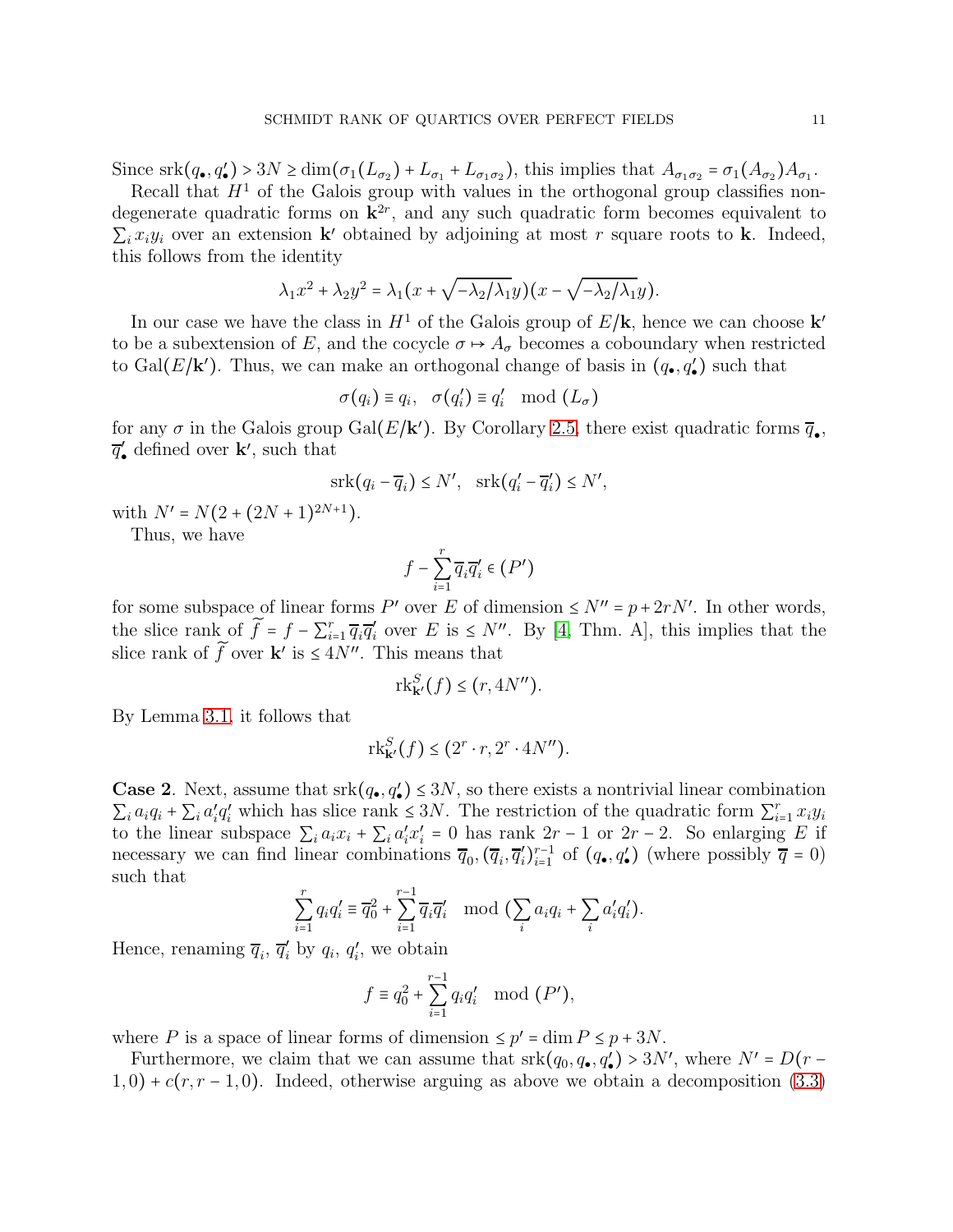with r replaced by  $r - 1$  and p replaced by  $p'' = p' + 3N'$ . In other words, we would have  $rk_E^S(f) \leq (r-1, p'')$ , so by the induction assumption we would deduce that

$$
\mathrm{rk}_{\mathbf{k}}^{S}(f) \leq (c_2(r-1,p''),c_1(r-1,p'')).
$$

Since for every  $\sigma \in \text{Gal}(E/\mathbf{k})$ , one has

$$
q_0^2 + \sum_{i=1}^{r-1} q_i q_i' \equiv \sigma(q_0)^2 + \sum_{i=1}^{r-1} \sigma(q_i) \sigma(q_i') \mod (P' + \sigma P'),
$$

by Corollary [3.4\(](#page-8-0)ii), we get that

$$
\sigma(q_0) \equiv A_{\sigma} q_0, \quad \sigma(q_i) \equiv A_{\sigma} q_i, \quad \sigma(q'_i) \equiv A_{\sigma} q'_i \mod (L_{\sigma}),
$$

for some orthogonal transformation  $A_{\sigma}$  and a subspace of linear forms  $L_{\sigma} \supset P' + \sigma P'$  of dimension  $\leq N'$  (here we use the inequality

$$
3D(r-1,0) + 3c(r,r-1,0) \ge C(r-1,0) + c(r-1,r-2,0)
$$

which is easy to check). Since  $srk(q_0, q_{\bullet}, q'_{\bullet}) > 3N'$ , as in Case 1, this implies that  $\sigma \mapsto A_{\sigma}$ is a 1-cocycle.

Arguing as in Case 1, we find a subextension  $\mathbf{k}' \subset E$  obtained by adjoing at most  $r - 1$ square roots to **k**, such that after making a change of basis in  $(q_{\bullet}, q'_{\bullet})$ , we get

$$
\sigma(q_i) \equiv q_i, \ \sigma(q'_i) \equiv q'_i \mod (L_{\sigma})
$$

for any  $\sigma \in \text{Gal}(E/\mathbf{k}')$ . Hence, by Corollary [2.5,](#page-3-0) there exist quadratic forms  $\overline{q}_{\bullet}$ ,  $\overline{q}'_{\bullet}$  defined over k ′ , such that

$$
\mathrm{srk}(q_i - \overline{q}_i) \le N'' \text{ for } i = 0, \dots, r - 1, \quad \mathrm{srk}(q'_i - \overline{q}'_i) \le N'' \text{ for } i = 1, \dots, r - 1,
$$

with  $N'' = N'(2 + (2N' + 1)^{2N'+1})$ , and we get

$$
\operatorname{srk}_E(f - \overline{q}_0^2 - \sum_{i=1}^{r-1} \overline{q}_i \overline{q}_i') \le M = p' + (2r - 1)N''.
$$

By [\[4,](#page-11-2) Thm. A], this implies that the slice rank of  $\tilde{f}$  over **k**' is  $\leq 4M$ , so we get

$$
\mathrm{rk}_{\mathbf{k}'}^S(f) \leq (r, 4M),
$$

and so by Lemma [3.1,](#page-3-1)

$$
\mathrm{rk}_{\mathbf{k}'}^S(f) \leq (2^r \cdot r, 2^r \cdot 4M).
$$

# **REFERENCES**

- <span id="page-11-1"></span><span id="page-11-0"></span>[1] K. Adiprasito, D. Kazhdan, T. Ziegler, On the Schmidt and analytic ranks for trilinear forms, [arXiv:2102.03659.](http://arxiv.org/abs/2102.03659)
- <span id="page-11-3"></span>[2] E. Ballico, A. Bik, A. Oneto, E. Ventura, Strength and slice rank of forms are genericaly equal, [arXiv:2102.11549.](http://arxiv.org/abs/2102.11549)
- <span id="page-11-2"></span>[3] D. Kazhdan, A. Polishchuk, Almost invariant subspaces and operators, [arXiv:2107.08085.](http://arxiv.org/abs/2107.08085)
- [4] D. Kazhdan, A. Polishchuk, Linear subspaces in hypersurfaces over perfect fields, [arXiv:2107.08080.](http://arxiv.org/abs/2107.08080)